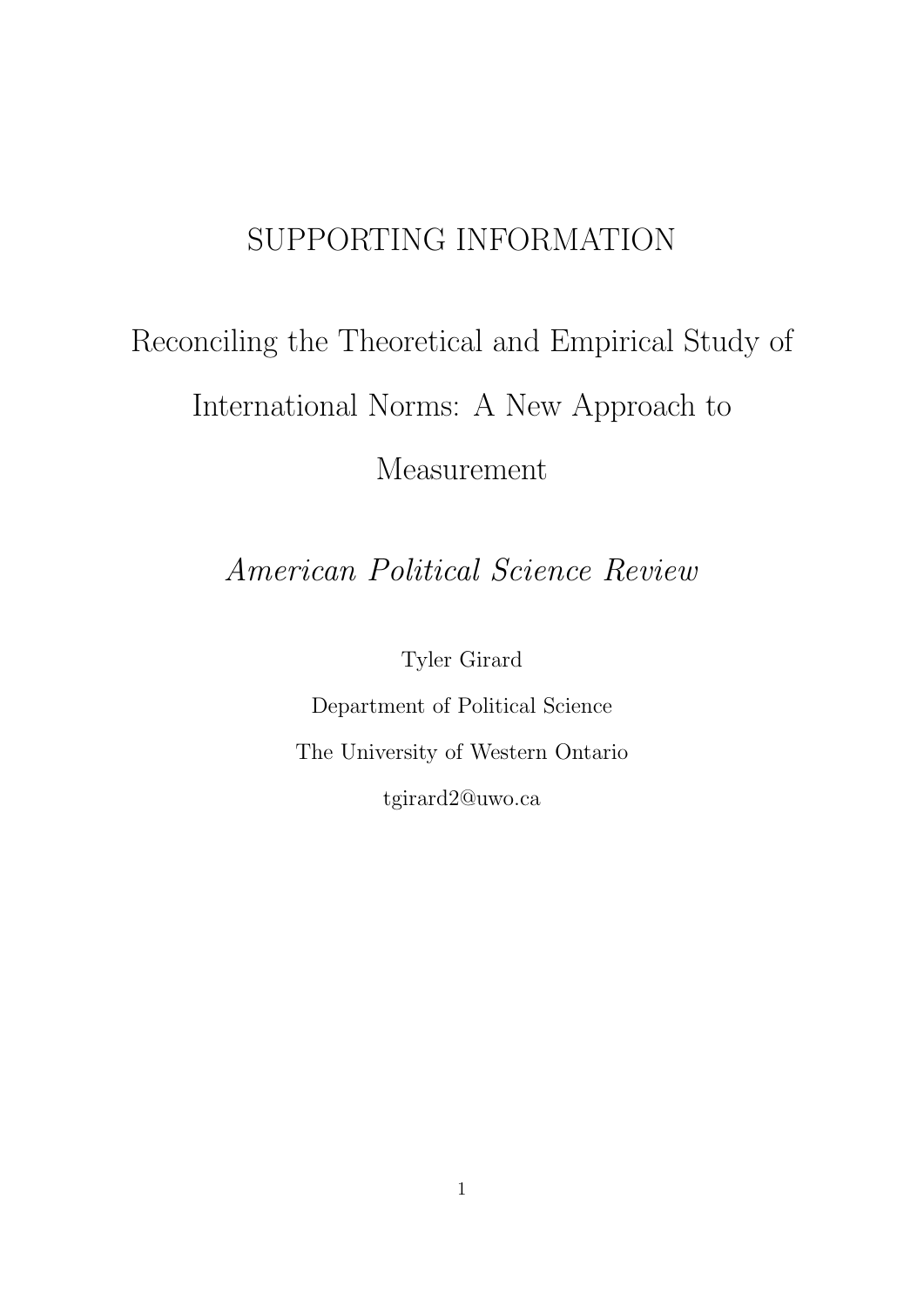# Contents

| $\mathbf{1}$ | Item Response Theory (IRT) Primer                 | 3  |
|--------------|---------------------------------------------------|----|
|              | 1.1                                               | 3  |
|              | 1.2                                               | 5  |
|              | 2 Model Data and Model Fit                        | 8  |
| 3            | <b>Results - Latent Estimates (Norm Adoption)</b> | 13 |
|              | Global Adoption, All Years<br>3.1                 | 13 |
|              | $3.2^{\circ}$                                     | 14 |
|              | 4 Results - Difficulty Parameter Estimates        | 17 |
|              | References                                        | 19 |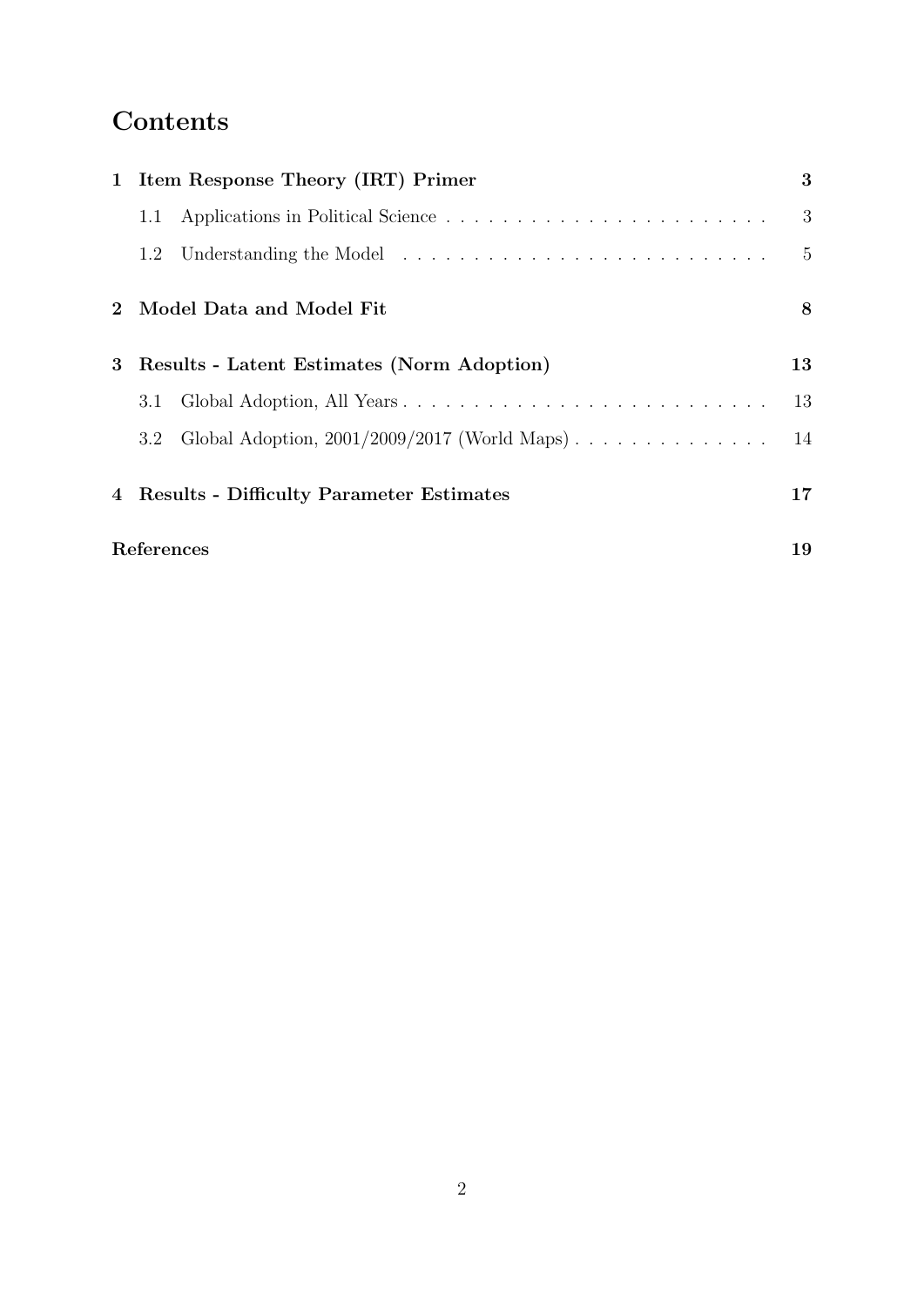### <span id="page-2-0"></span>1 Item Response Theory (IRT) Primer

#### <span id="page-2-1"></span>1.1 Applications in Political Science

Item Response Theory (IRT) models were initially developed in psychological and educational research [\(Armstrong II et al.,](#page-18-0) [2014;](#page-18-0) [Patz and Junker,](#page-19-0) [1999;](#page-19-0) [Baker,](#page-18-1) [2001\)](#page-18-1), but are now used across a range of substantive domains in political science. Notwithstanding the different issue areas, the form of the data is consistent: we have units (countries, individuals, etc.) and indicators associated with those units (votes, survey responses, treaty ratifications, etc.) that are understood to be the observed manifestation of an underlying concept (ideology, state preferences, etc.). To use a running example from survey research [\(Treier and Hillygus,](#page-19-1) [2009\)](#page-19-1), an individual's responses to a set of survey questions (such as support or opposition to policies on abortion, same-sex marriage, and gun control) can be used to estimate that individual's political ideology (an unobserved continuum from liberal to conservative). Importantly, while the level of measurement of the indicators may vary across applications (binary, ordinal, nominal, continuous, or a mixture), our estimation strategies and intepretation of results often remain similar.

The following examples help to further clarify not only how these models are applied and interpreted, but also some of the salient issues for the proposed application to measuring norm adoption. [Martin and Quinn](#page-19-2) [\(2002\)](#page-19-2) estimate the ideology of the U.S. Supreme Court Justices from 1953-1999. Here, political ideology is the "latent dimension" that we measure by considering the voting patterns of Justices. In turn, we can then situtate each Justice on the underlying political ideology spectrum. Similarly, [Clinton, Jackman](#page-18-2) [and Rivers](#page-18-2) [\(2004\)](#page-18-2) use U.S. Congressional roll call data (the indicators) to estimate legislator ideal points (the latent dimension) and [Bailey, Strezhnev and Voeten](#page-18-3) [\(2017\)](#page-18-3) use votes in the United Nations General Assembly (the indicators) to estimate country ideal points (the latent dimenion). Several scholars have developed IRT models to estimate the ideological position of political parties or individual legislators from text, where words or sentences operate as indicators in the same manner as survey questions or votes [\(Slapin](#page-19-3)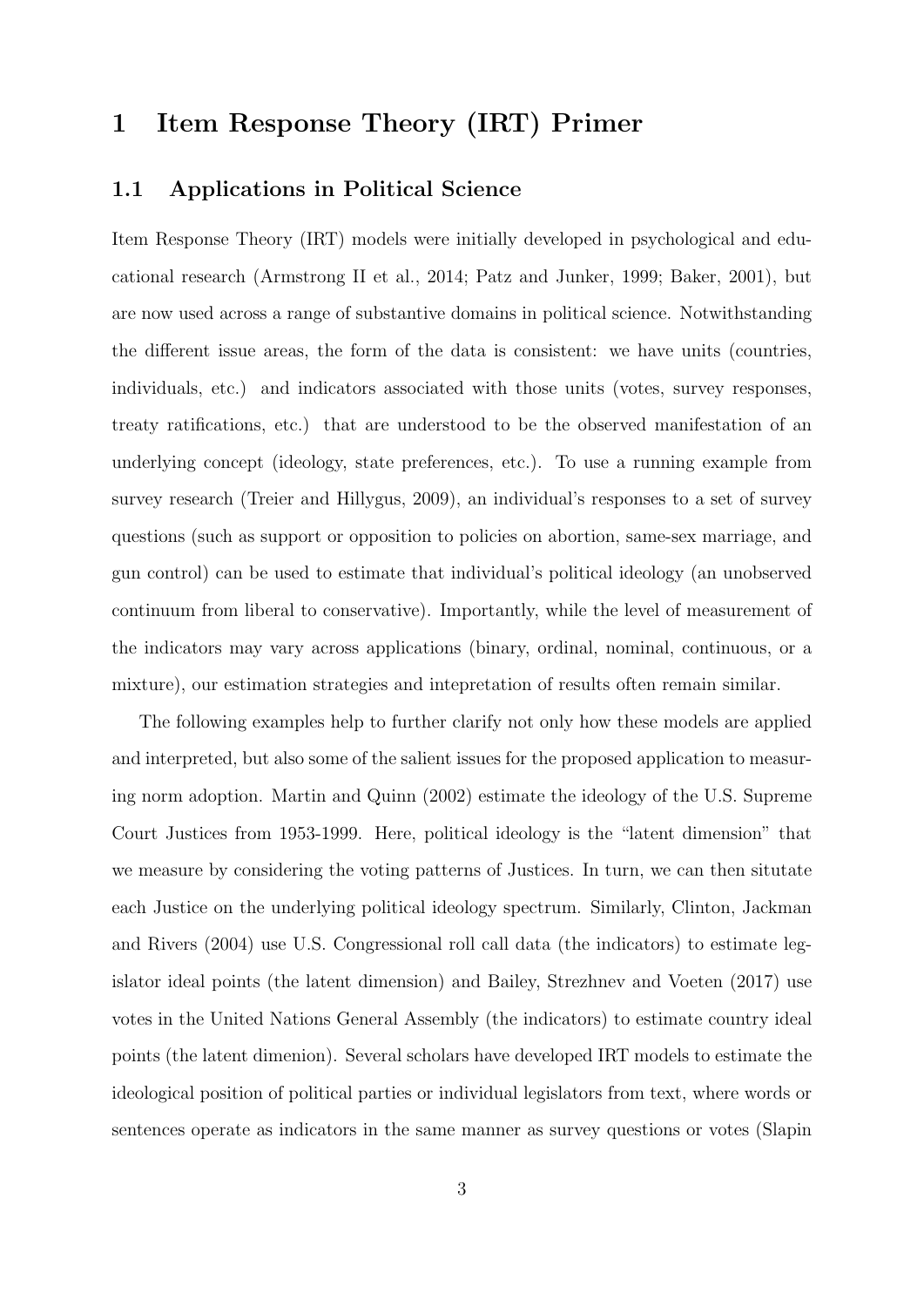[and Proksch,](#page-19-3) [2008;](#page-19-3) [Benoit et al.,](#page-18-4) [2016\)](#page-18-4). As argued in the main manuscript, the measurement of norm adoption fits neatly within this framework, such that country policies and laws serve as indicators of the degree of norm adoption (the latent dimension) in each country-year.

In applications involving time-series cross-sectional data, an important element to consider is time. When using IRT models to measure democracy [\(Treier and Jackman,](#page-19-4) [2008;](#page-19-4) [Pemstein, Meserve and Melton,](#page-19-5) [2010\)](#page-19-5) and human rights abuses [\(Fariss,](#page-18-5) [2014;](#page-18-5) [Schnaken](#page-19-6)[berg and Fariss,](#page-19-6) [2014\)](#page-19-6), for instance, we generally expect the position of a country on the latent dimension in a given year to be related to the position of the same country on the latent dimension in the previous year. As [Reuning, Kenwick and Fariss](#page-19-7) [\(2019\)](#page-19-7) argue, "static" approaches that treat each year as independent ignore the time-series properties of the data and the unobserved concept. Alternatively, "dynamic" IRT models (that smooth the latent estimates over time) provide an improved theoretical connection while also potentially "over-smoothing" rapid changes in a country's position on the latent dimension.

When compared to the initial development of IRT models in other disciplines, applications in political science tend to emphasize different features of the model. As explained by [Armstrong II et al.](#page-18-0) [\(2014,](#page-18-0) 222): "[W]hile the focus in testing applications of the IRT model is on the estimated values of the item parameters (to determine how well test items are constructed), political scientists' quantity of interest is usually the individual parameters [i.e. the position of each subject on the latent dimension]" (see also [Clinton,](#page-18-2) [Jackman and Rivers](#page-18-2) [2004\)](#page-18-2). To be clear, the model specification is the same, what changes is the focus of our attention and how we interpret the different components of the model. In the application presented here, however, we gain insight on different elements of norm adoption by considering all components of the model. Rather than focus solely on the latent estimates (degree of norm adoption), the item/indicator parameters can shed light on the relationship between observed policies/laws and the degree of norm adoption over time.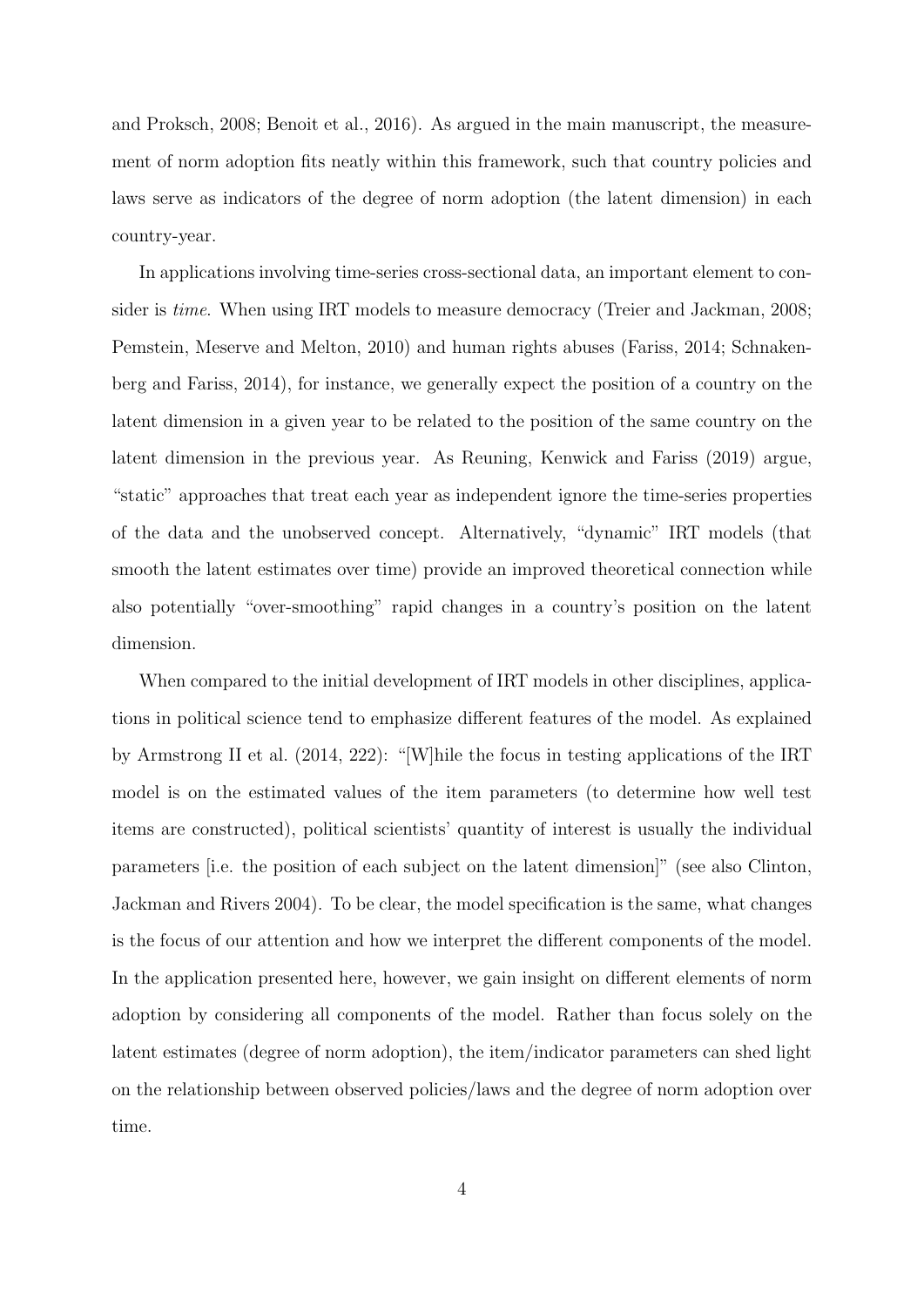#### <span id="page-4-0"></span>1.2 Understanding the Model

To provide additional technical details on the model specification, I return to the example of estimating an individual's political ideology from a set of survey questions. We assume that all individuals have a latent political ideology along a single dimension, which we infer from the modeled relationship between the latent political ideology and the responses to a battery of questions (or "items," in the psychology/education terminology). For ease of understanding, given my focus on the adoption (or non-adoption) of policies/laws associated with international norms, we'll assume that the questions are structured to solicit binary responses, where "support" is the conservative response.

For each question, the individual is predicted to respond with "support" if his or her ideological position is above a particular threshold. This threshold is referred to as the question difficulty parameter. An item characteristic curve (ICC), also known as an item response function, is estimated for each question, which maps the probability of a "support" response given specific levels of the latent ability and the value of the difficulty parameter. The ICC monotonically increases over the latent dimension. In other words, as you move from left to right on the latent dimension (towards higher levels of conservatism), the probability of the individual providing a "support" (i.e. conservative) response to the question increases. Different versions of this model are achieved by allowing the shape of the ICC (captured by the discrimination parameter) to vary for each question.

It is important to note that we cannot estimate a latent concept like ideology using a single question [\(Fariss,](#page-18-6) [2018\)](#page-18-6). In this scenario, we are unable to distinguish between variation in the observed response due to measurement error versus variation in the latent political ideology. However, by adding additional questions, we can produce a more precise estimate of the individual's political ideology. Further, we assume that the responses to any two questions are independent conditional on the individual's latent political ideology. In other words, we assume that two question responses are only related because each is an observed outcome of the latent political ideology. Likewise, the adoption of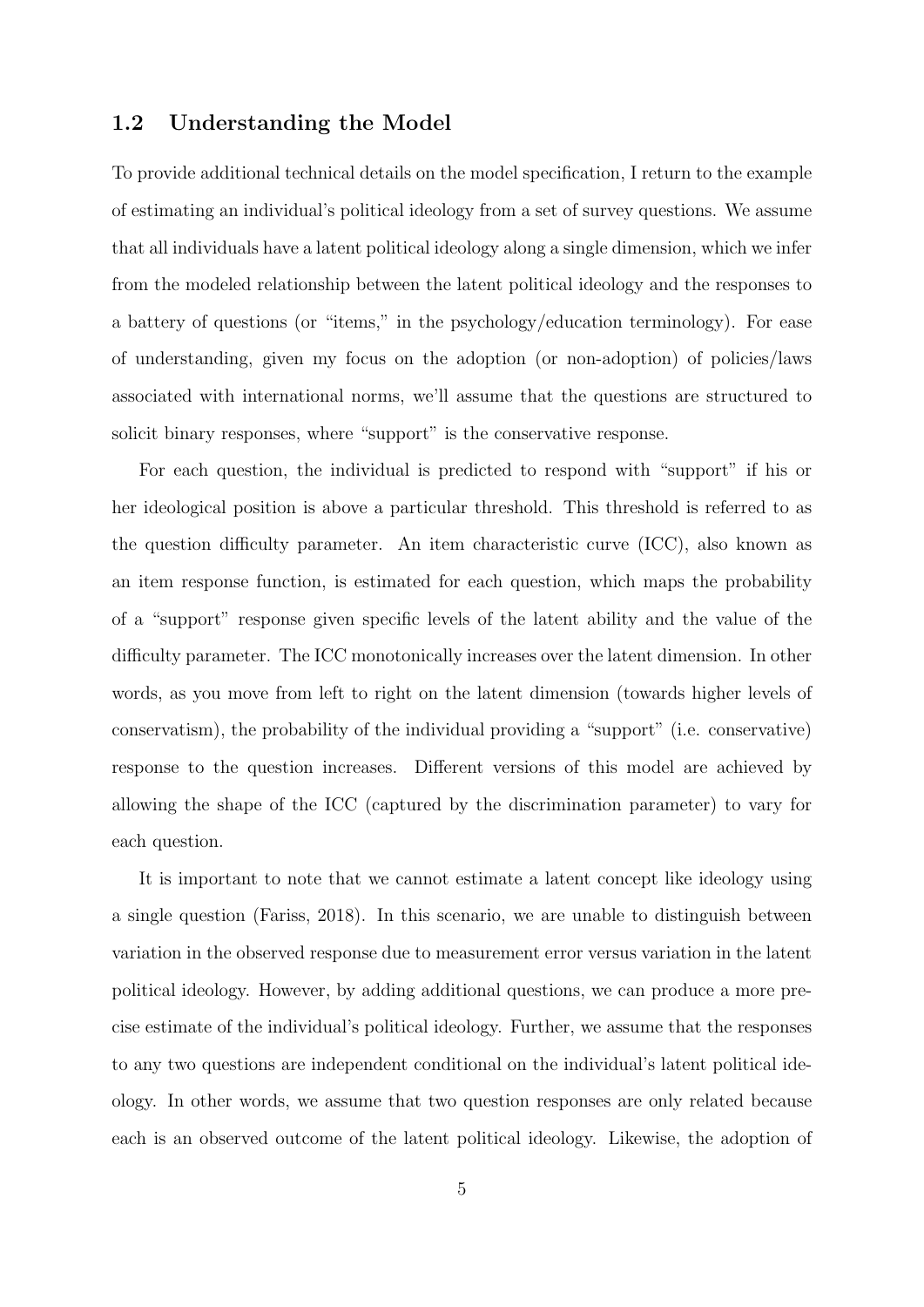policies or laws by a country is related through the country's underlying degree of norm adoption (the latent dimension). Consequently, we do not expect policies and laws to be unrelated; rather, they are related to each other through the country's degree of norm adoption.

Using the running political ideology example, our data would consist of  $i = 1, ..., N$ individuals and  $j = 1, \ldots, J$  questions. The probability distribution for the "support" (conservative) response by individual i on question j, where  $F(\cdot)$  identifies the logistic cumulative distribution function, is:

$$
P[y_{ij} = 1] = F(\alpha_j + \beta_j \theta_i)
$$
\n<sup>(1)</sup>

The parameter  $\alpha$  represents the question difficulty, the parameter  $\beta$  represents the question *discrimination*, and the parameter  $\theta$  represents an individual's unobserved *political* ideology. The likelihood function is thus:

$$
L(\alpha, \beta, \theta | y) = \prod_{i=1}^{N} \prod_{j=1}^{J} \left[ F(\alpha_j + \beta_j \theta_i)^{y_{ij}} * (1 - F(\alpha_j + \beta_j \theta_i))^{(1 - y_{ij})} \right]
$$
(2)

However, the running example has only considered a group of individuals and set of questions at a single time point. As discussed above, time-series cross-sectional data requires us to consider the temporal features of the concept and data. To do so, we can index the units of time (e.g. years) as  $t = 1, ..., T$ , thus adjusting the probability distribution:

$$
P[y_{itj} = 1] = F(\alpha_j + \beta_j \theta_{it})
$$
\n(3)

The likelihood function is:

$$
L(\alpha, \beta, \theta | y) = \prod_{i=1}^{N} \prod_{t=1}^{T} \prod_{j=1}^{J} \left[ F(\alpha_j + \beta_j \theta_{it})^{y_{itj}} * (1 - F(\alpha_j + \beta_j \theta_{it}))^{(1 - y_{itj})} \right]
$$
(4)

The use of Bayesian, rather than maximum likelihood, methods allows us to simultane-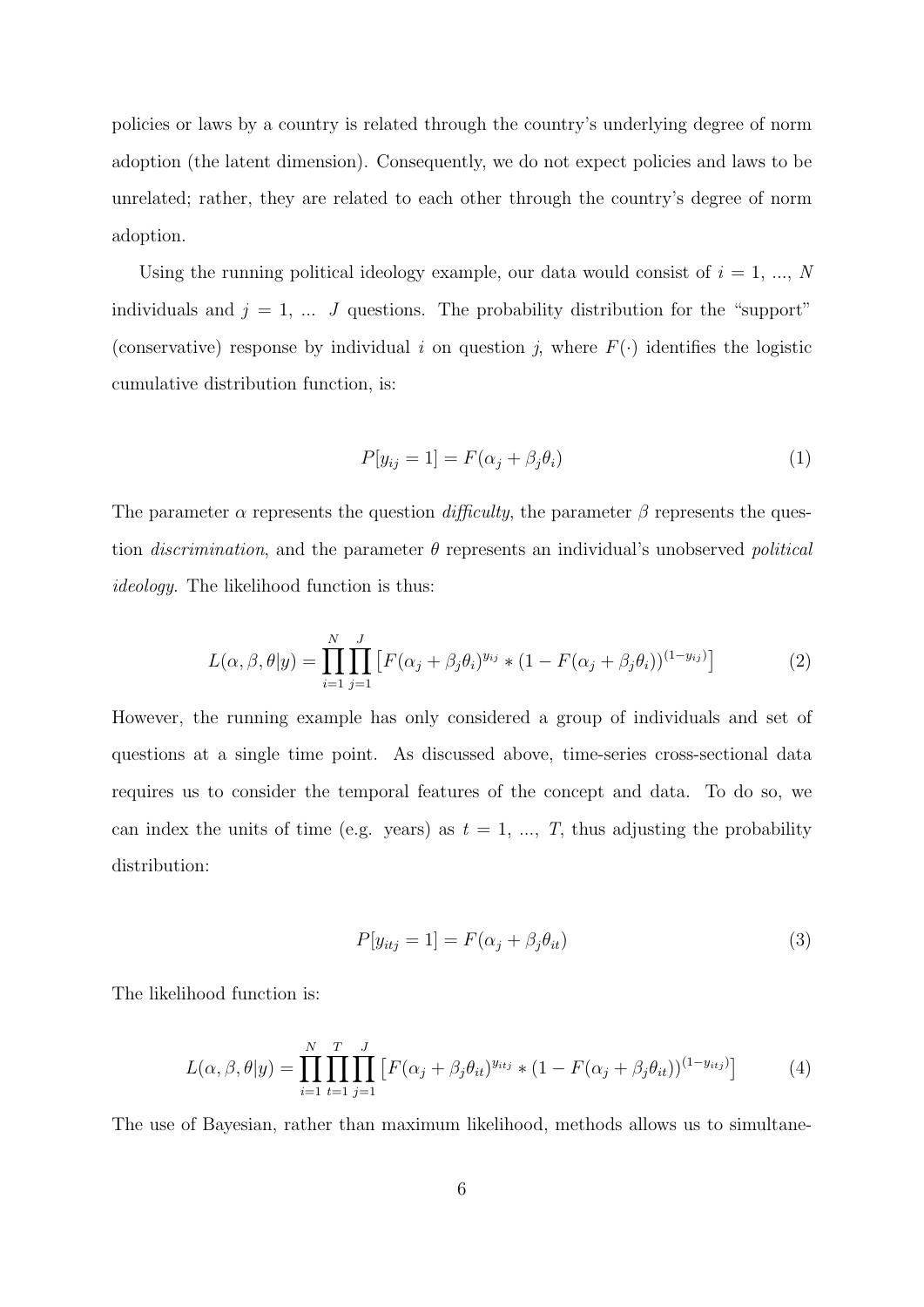ously estimate the difficulty, discrimination, and latent dimension parameters. The Gibbs sampler allows for efficient sampling of the conditional posterior densities of each parameter from a high-dimensional posterior density [\(Armstrong II et al.,](#page-18-0) [2014\)](#page-18-0). Further, while all IRT models face problems of identification<sup>[1](#page-6-0)</sup>, Bayesian methods are easily capable of handling this problem through parameter constraints and theoretically informed priors. The use of priors also aids with "dynamic" models (with latent concepts estimated over time). By using a random walk prior on the latent concept, we can set our prior about the value of the latent variable at time  $t$  by the value at time  $t-1$ .

<span id="page-6-0"></span><sup>1</sup>Specifically, invariance to reflection (multiplying all parameters by -1 would not affect the likelihood function) and invariance to rotation (different parameter sets suggest the same probability distribution, given the data).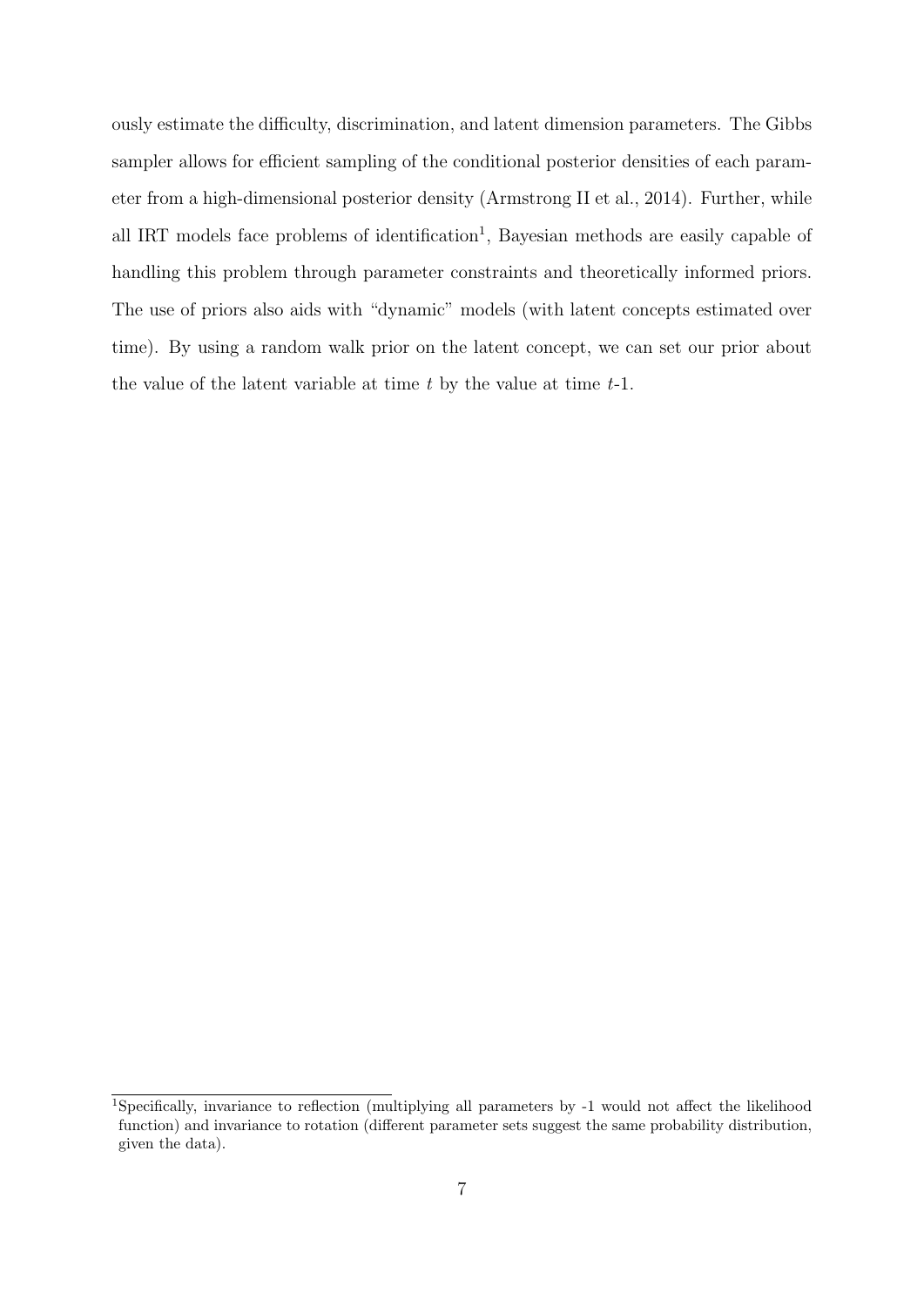### <span id="page-7-0"></span>2 Model Data and Model Fit

As described in the main manuscript (p. 7), the data consist of 13 policies/laws compiled using reports from the International Lesbian, Gay, Bisexual, Trans and Intersex Association (ILGA). The information from these reports was combined with the Correlates of War (COW) state system membership data (manually extended to include 2017; [Corre](#page-18-7)[lates of War](#page-18-7) [2017\)](#page-18-7). Further, I use data from the Archigos project [\(Goemans, Gleditsch](#page-19-8) [and Chiozza,](#page-19-8) [2009\)](#page-19-8) to identify regime changes for each country. In order to both extend the Archigos data to cover the full time period<sup>[2](#page-7-1)</sup> and include all COW states, I relied on the original sources used for the Archigos project.[3](#page-7-2) The resulting data set covers 196 countries between 1990-2017.

To evaluate model fit, we often use tools like information criteria (e.g. Akaike Information Criterion (AIC)) to compare the fit of competing models. This approach is not helpful in this application since the goal is not to adjudicate between rival models. Instead, posterior predictive checks provide an opportunity to identify potential problems with model fit. The essential idea is that data simulated from the parameters of a wellfitting model should closely resemble the original data [\(Gelman and Hill,](#page-18-8) [2007;](#page-18-8) [Gelman](#page-19-9) [et al.,](#page-19-9) [2013\)](#page-19-9). Using the posterior samples, 50,000 data sets were simulated in each year (1990-2017). Subsequently, I compare the proportion of positive responses (indicating the policy/law was adopted) for each policy/law in each year between the original data and the simulated data.<sup>[4](#page-7-3)</sup> Comparing the results graphically allows us to easily identify systematic discrepancies between the simulated data and the original data, which can be due to model misfit or chance. The results of the posterior predictive checks for four years (1990, 2000, 2010, 2017) are presented below (Figure 1 to Figure 4) and strongly suggest that the model fits the data well. The posterior predictive checks for every year (1990-2017) are available in the Methodological Appendix.

<span id="page-7-1"></span><sup>&</sup>lt;sup>2</sup>The original Archigos data ends in 2015.

<span id="page-7-2"></span><sup>3</sup>Specifically, www.rulers.org.

<span id="page-7-3"></span><sup>4</sup>For years in which a policy/law had not yet been adopted by any country (e.g. same-sex marriage, 1990- 2000), no parameter estimates are generated. Consequently, no posterior predictive check is performed for such policies/laws.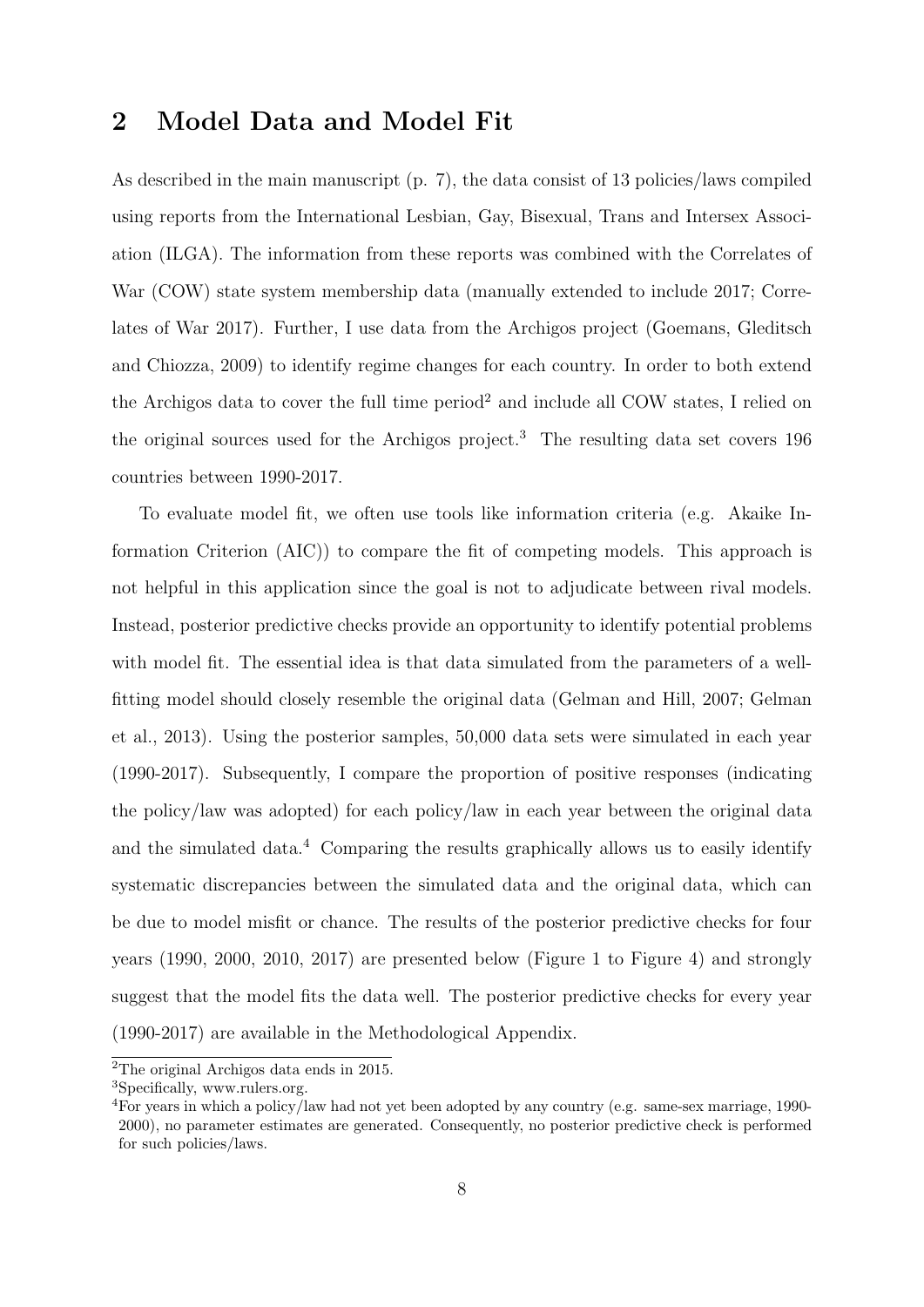

#### Posterior Predictive Check − 1990

Figure 1: The dotted line indicates the proportion of countries with that policy/law in a given year in the original data. The bars indicate the frequency of proportions from 50,000 simulated data sets using the posterior estimates.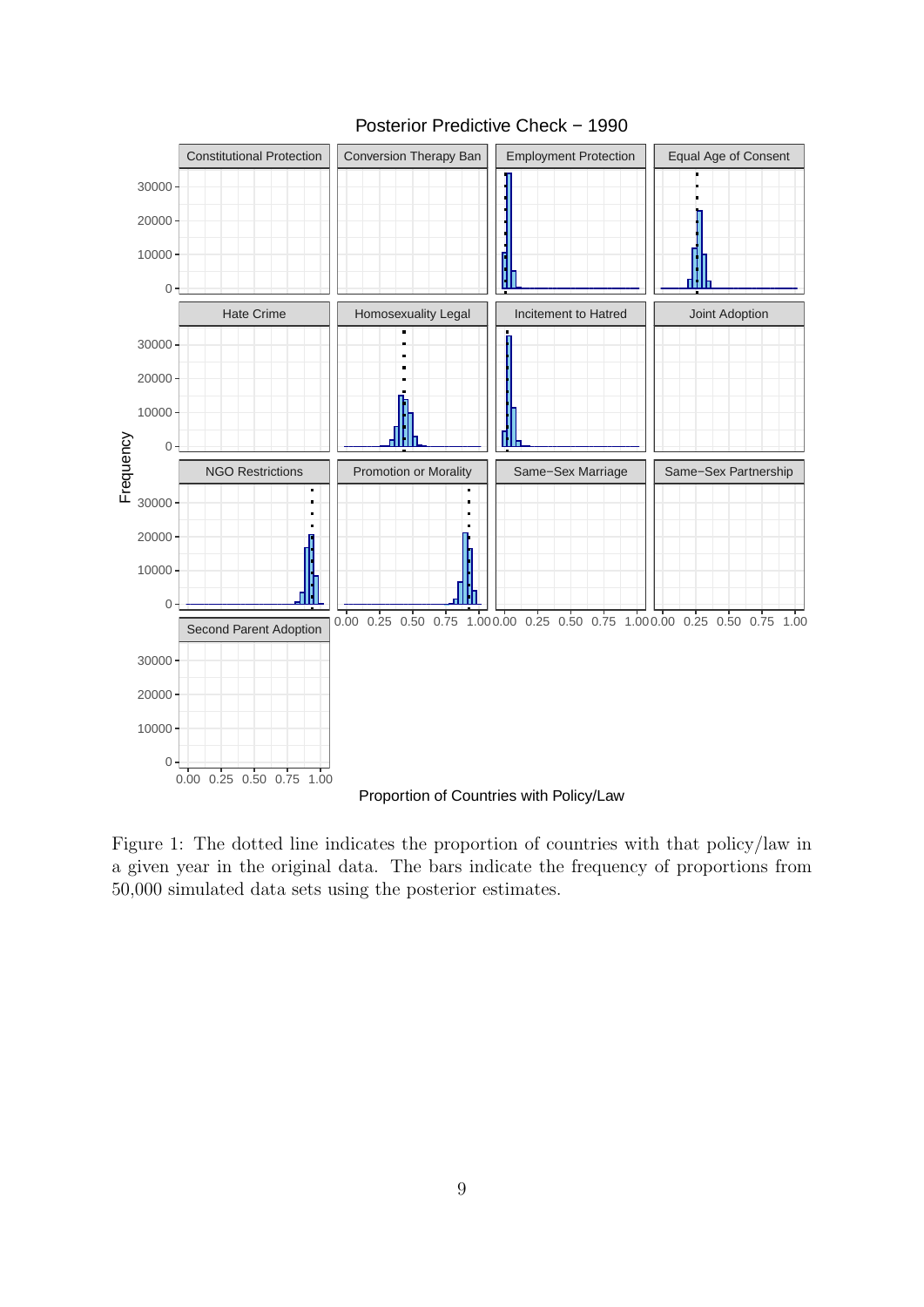

Posterior Predictive Check − 2000

Figure 2: The dotted line indicates the proportion of countries with that policy/law in a given year in the original data. The bars indicate the frequency of proportions from 50,000 simulated data sets using the posterior estimates.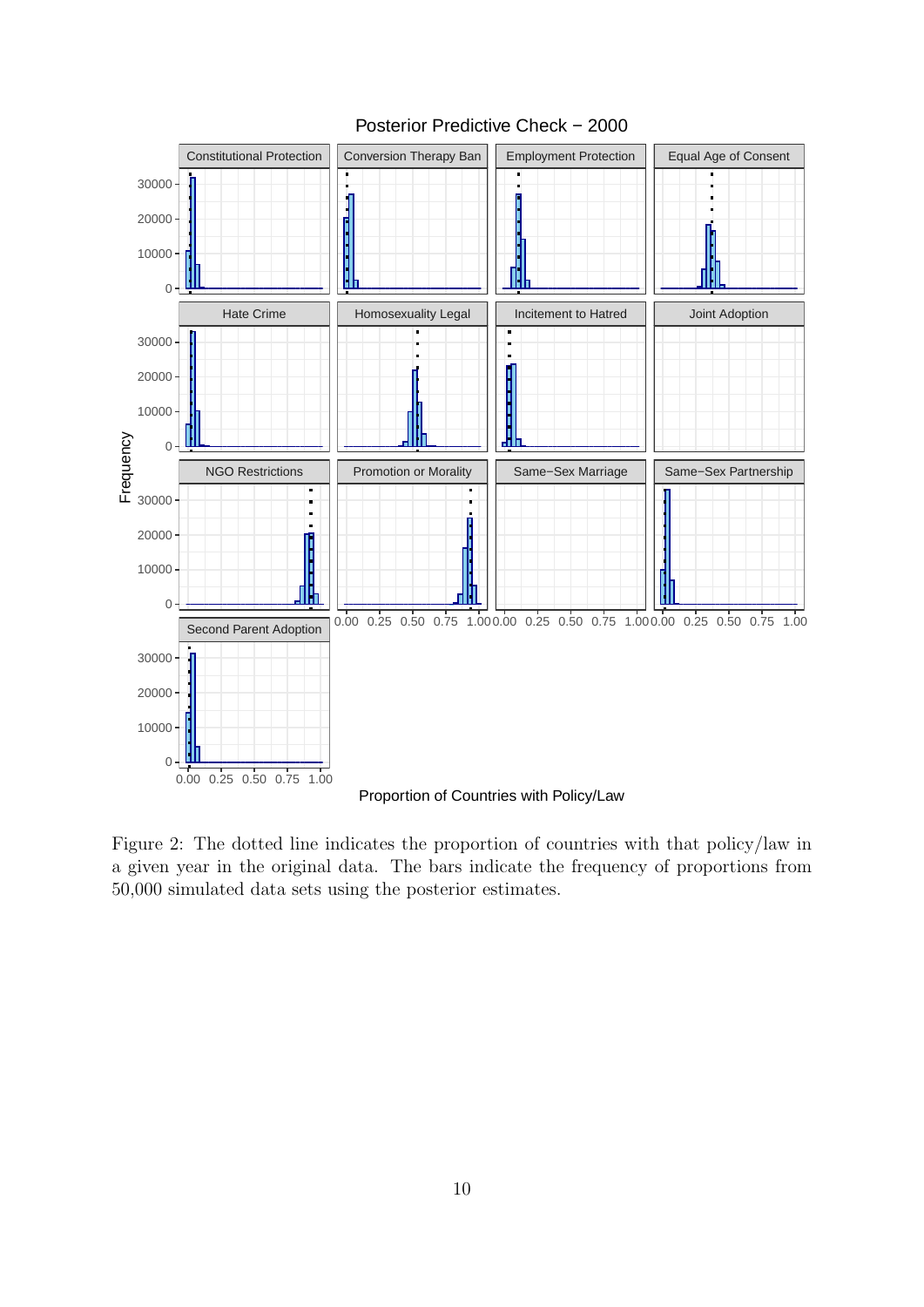

#### Posterior Predictive Check − 2010

Figure 3: The dotted line indicates the proportion of countries with that policy/law in a given year in the original data. The bars indicate the frequency of proportions from 50,000 simulated data sets using the posterior estimates.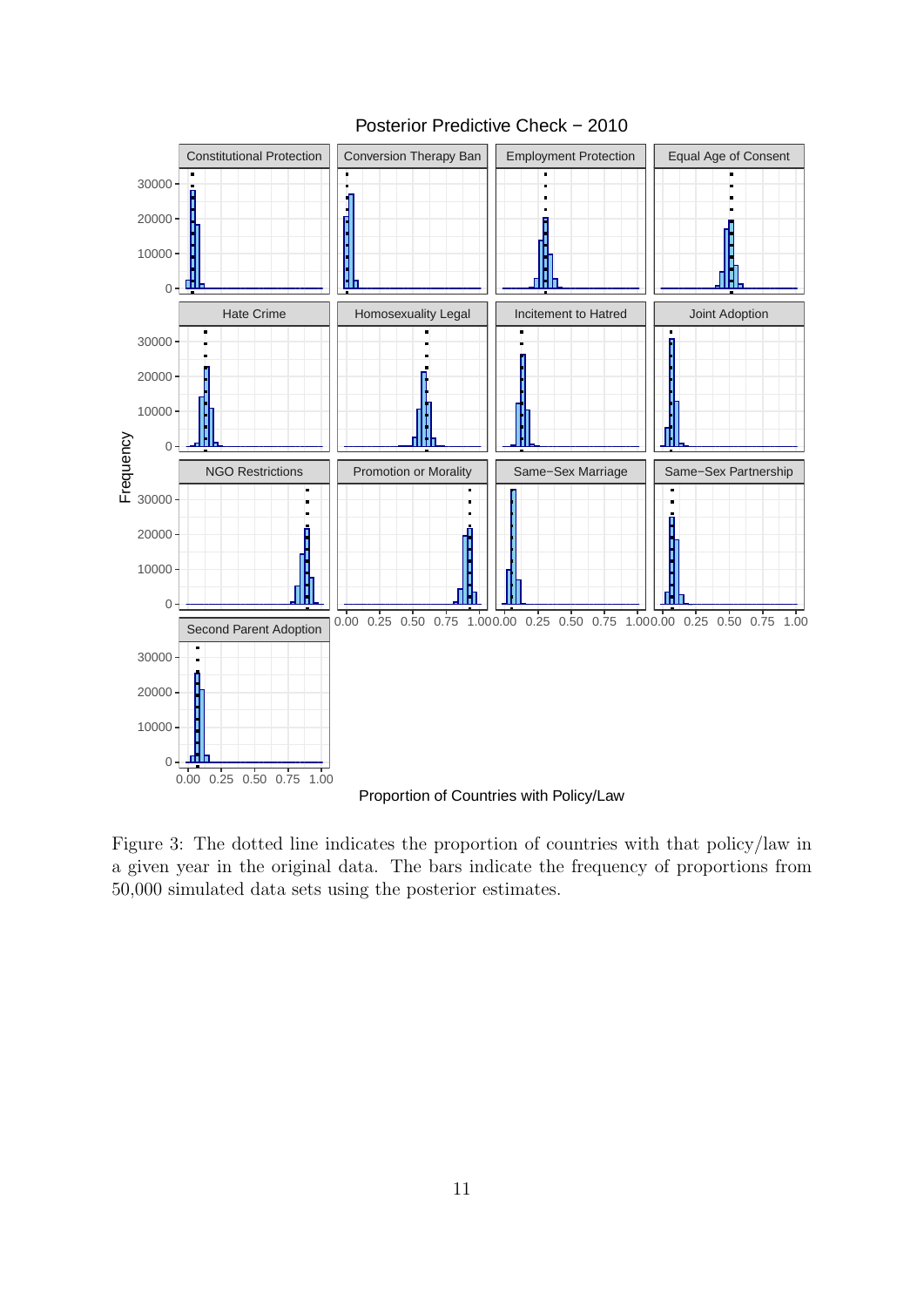

Posterior Predictive Check − 2017

Figure 4: The dotted line indicates the proportion of countries with that policy/law in a given year in the original data. The bars indicate the frequency of proportions from 50,000 simulated data sets using the posterior estimates.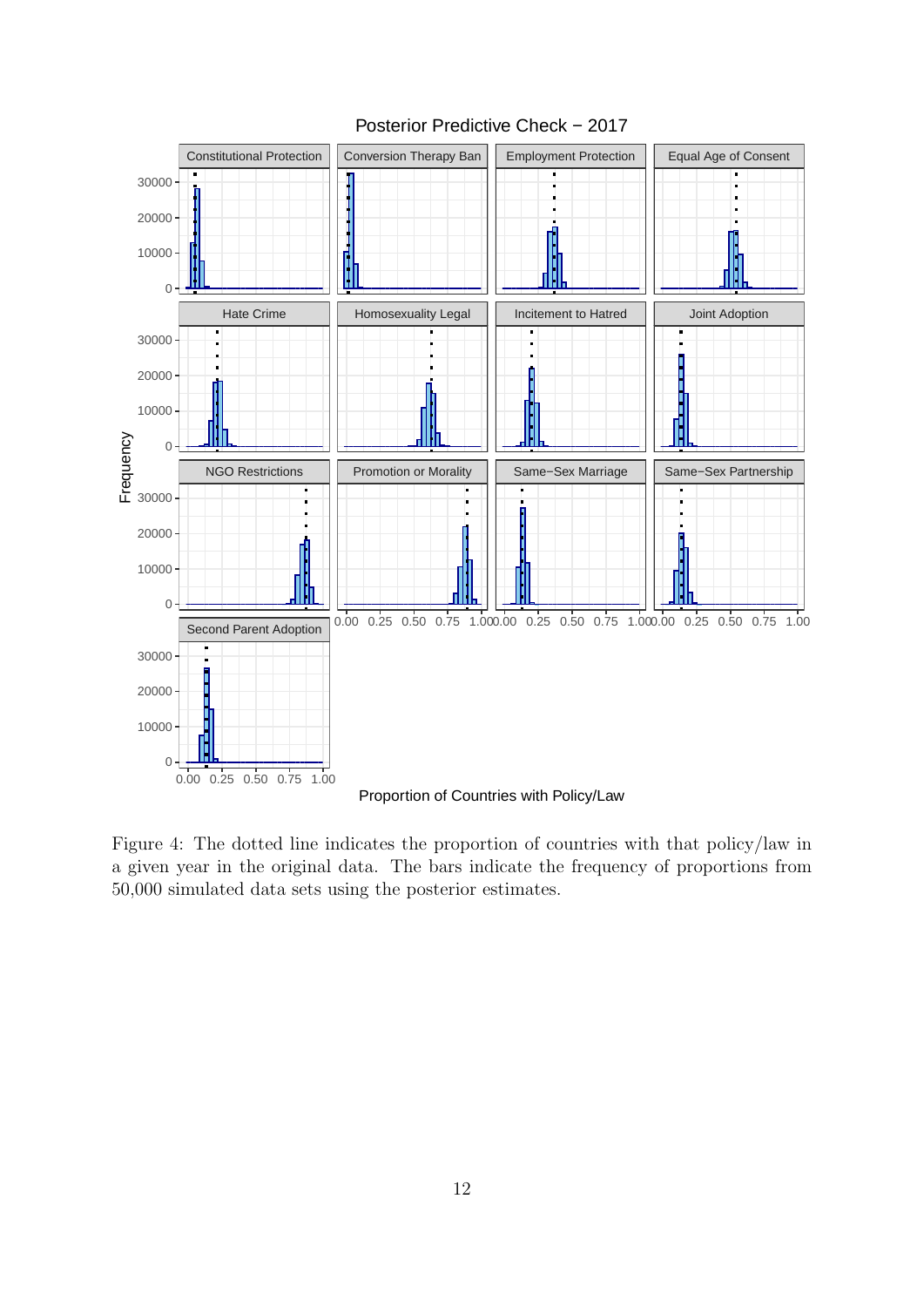### <span id="page-12-0"></span>3 Results - Latent Estimates (Norm Adoption)



#### <span id="page-12-1"></span>3.1 Global Adoption, All Years

Figure 5: Distribution of latent estimate (norm adoption) median posterior sample for all countries in a given year.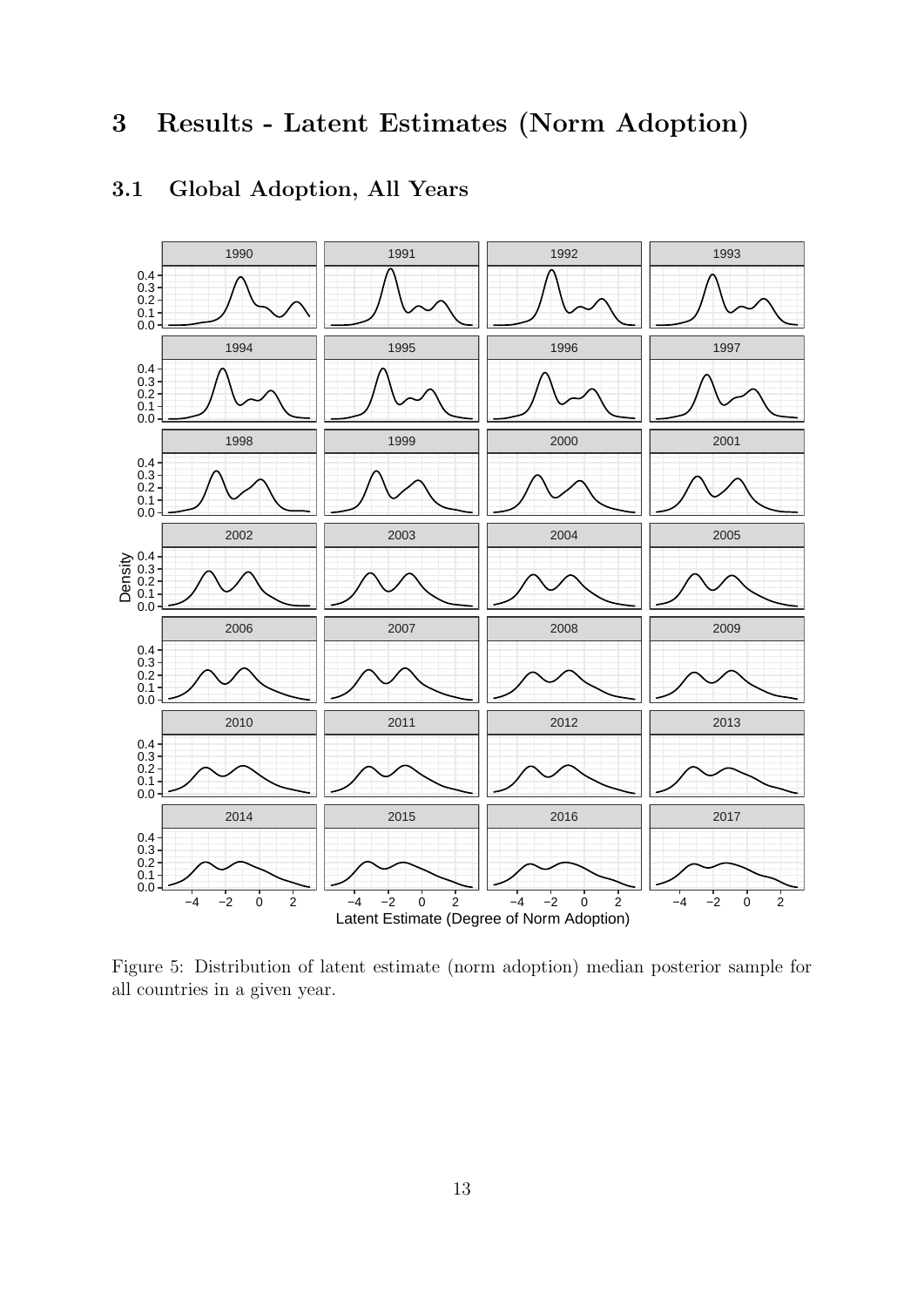### <span id="page-13-0"></span>3.2 Global Adoption, 2001/2009/2017 (World Maps)



Figure 6: Median of the posterior distribution of latent estimates (norm adoption).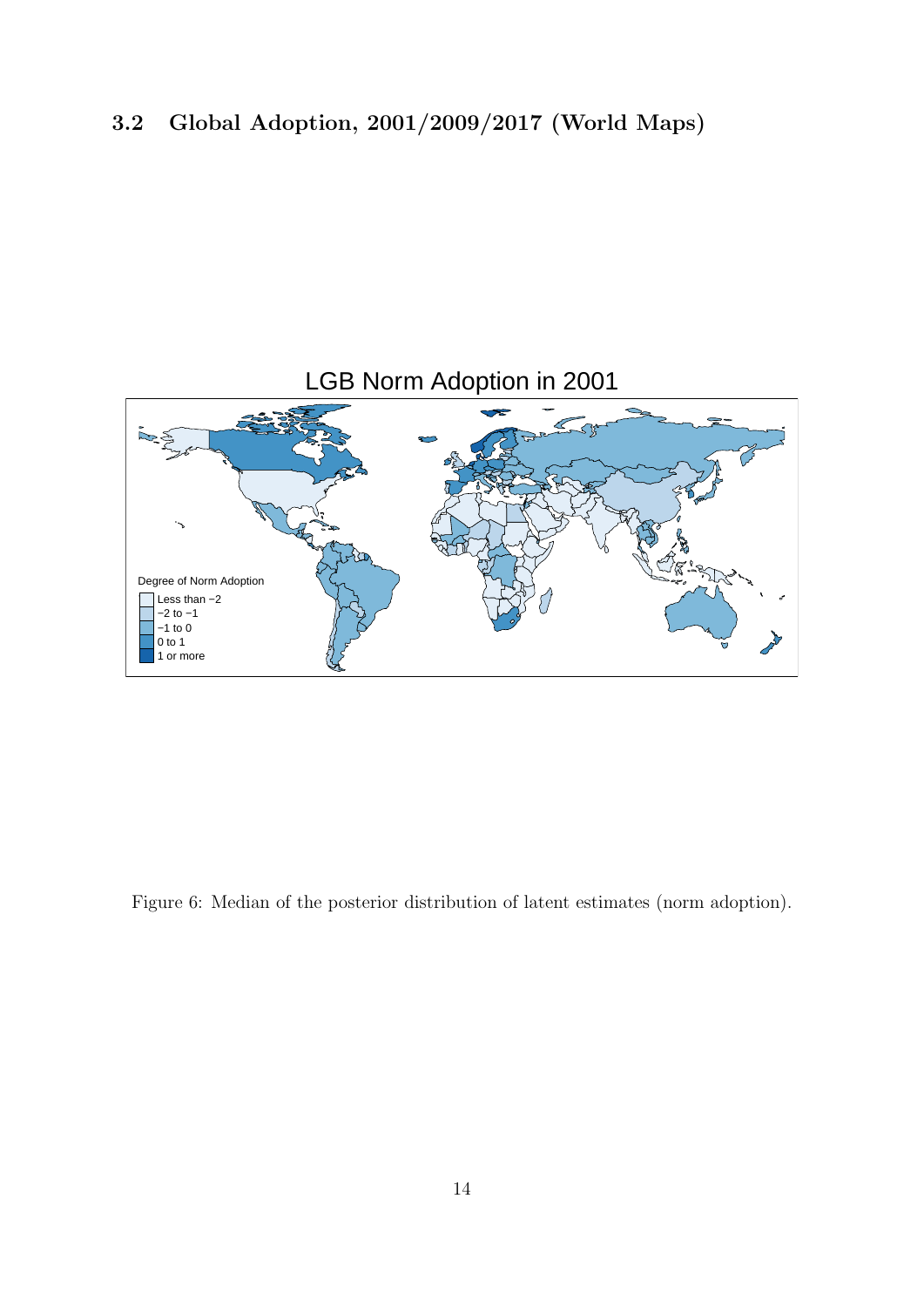# LGB Norm Adoption in 2009



Figure 7: Median of the posterior distribution of latent estimates (norm adoption).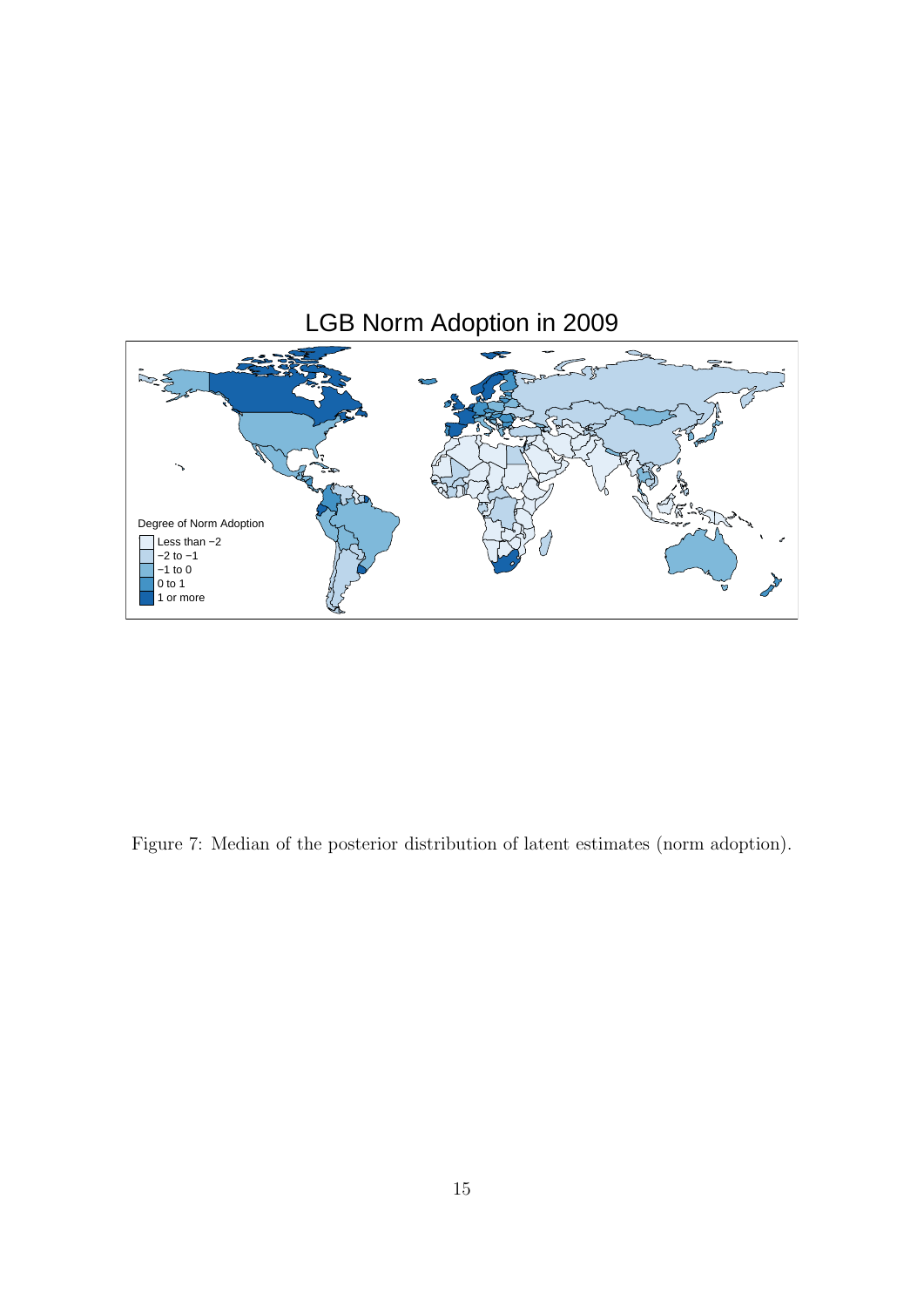# LGB Norm Adoption in 2017



Figure 8: Median of the posterior distribution of latent estimates (norm adoption).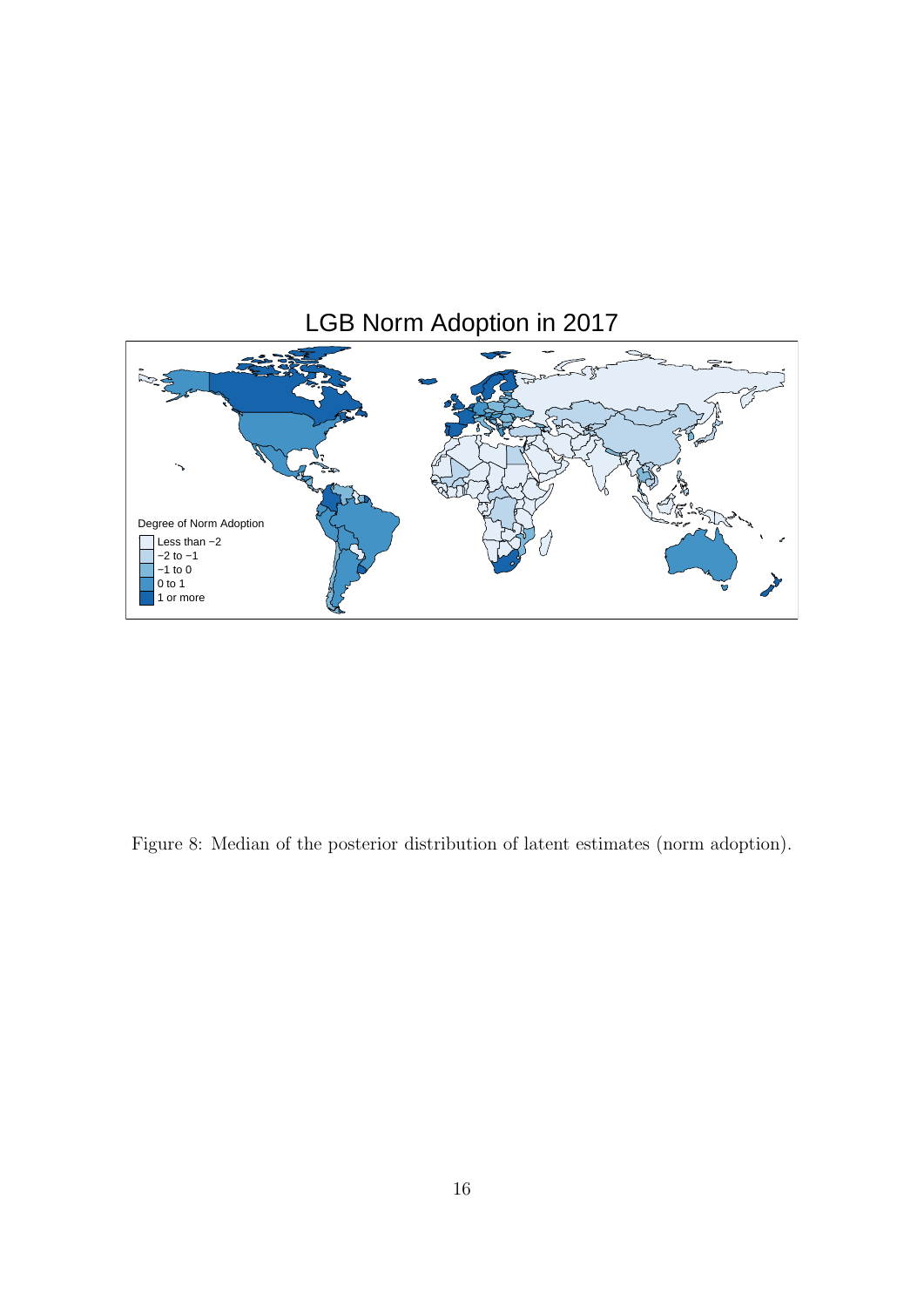## <span id="page-16-0"></span>4 Results - Difficulty Parameter Estimates



Figure 9: Difficulty parameter estimates with 95% credible intervals for each policy/law. Larger estimates correspond with policies/laws that are "easier" to adopt.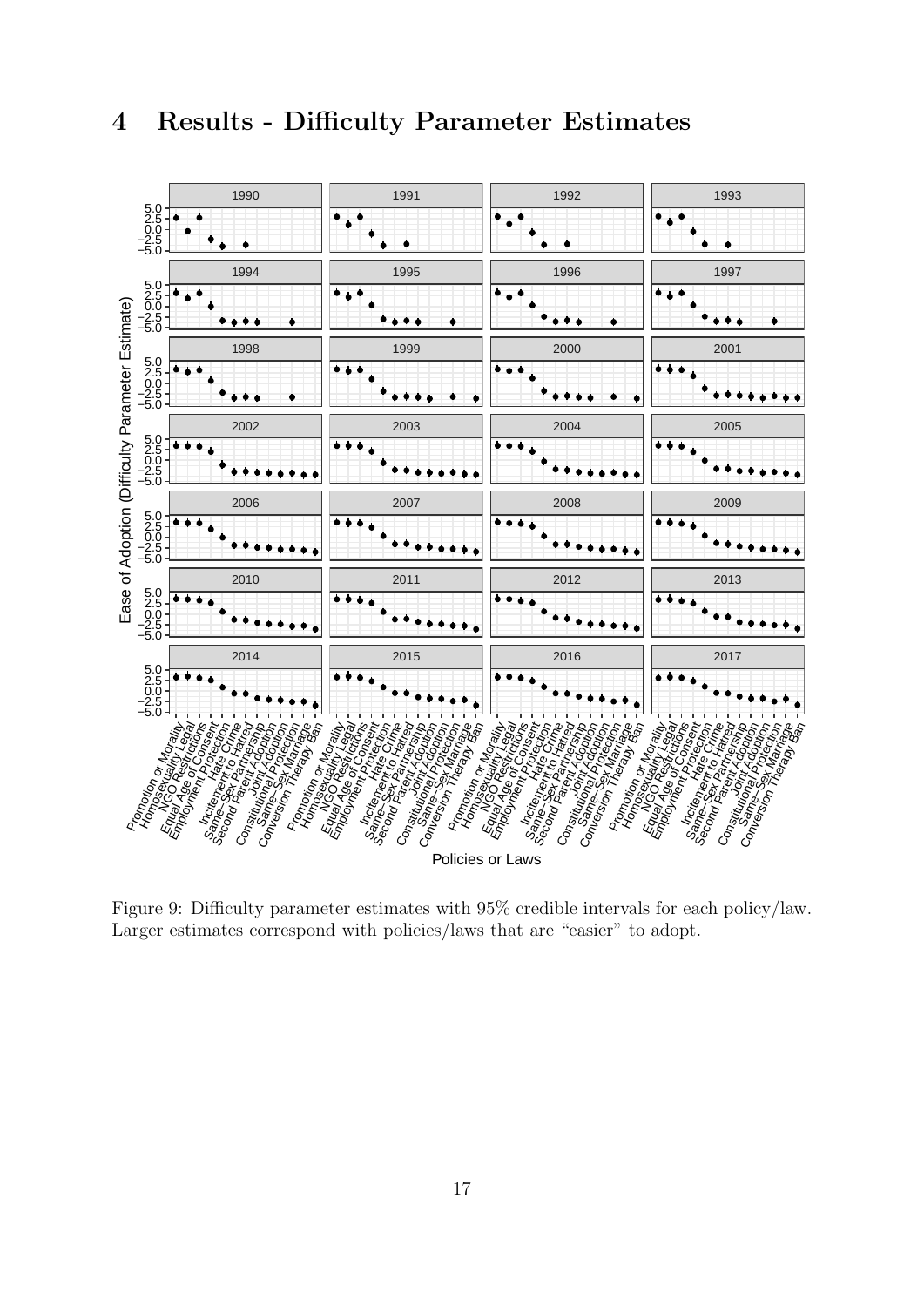

<span id="page-17-0"></span>Figure 10: Difficulty parameter estimates with 95% credible intervals for each policy/law. Larger estimates correspond with policies/laws that are "easier" to adopt.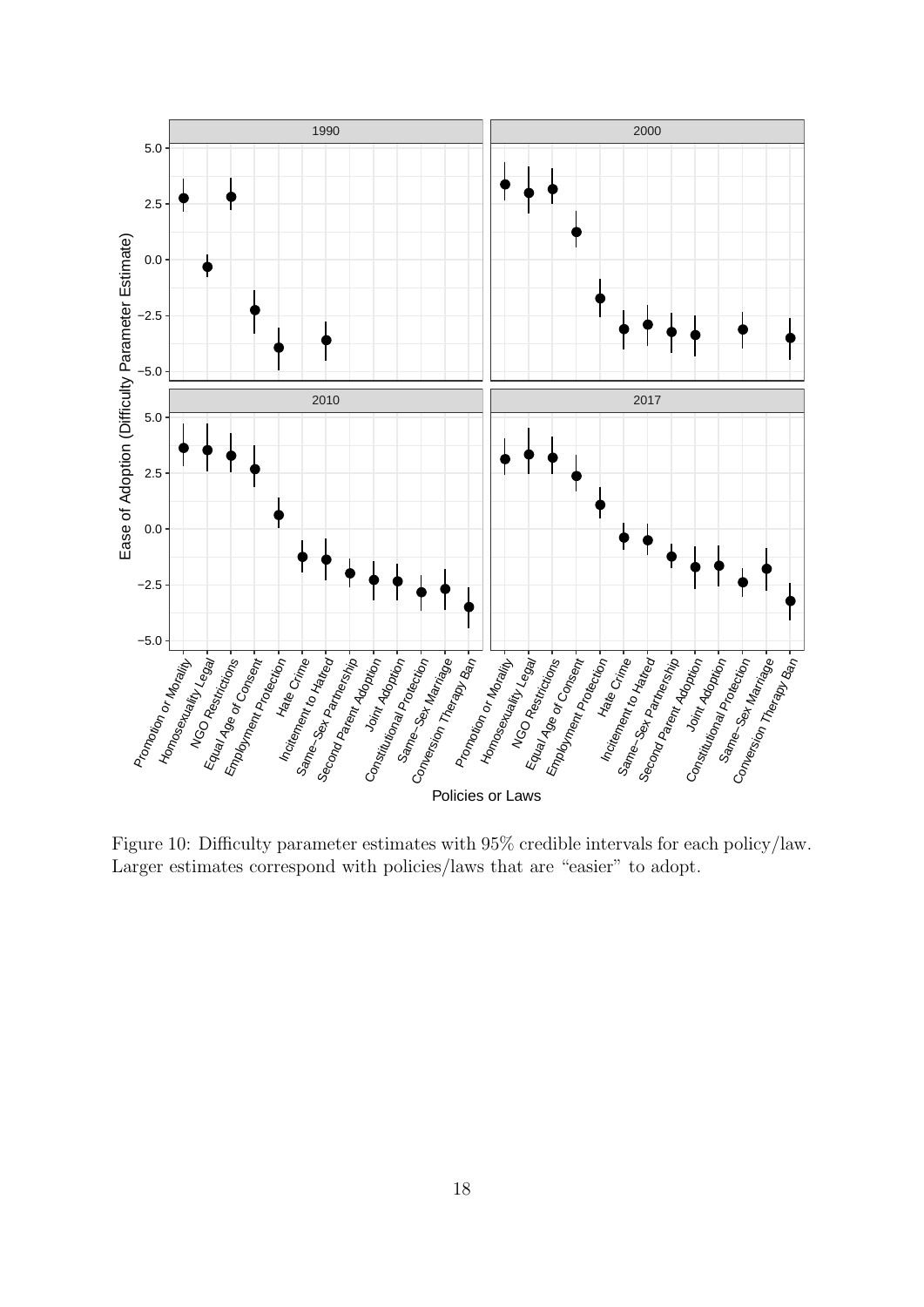### References

- <span id="page-18-0"></span>Armstrong II, David A, Ryan Bakker, Royce Carroll, Christopher Hare, Keith T Poole and Howard Rosenthal. 2014. Analyzing Spatial Models of Choice and Judgment with R. Boca Raton, FL: Chapman and Hall/CRC.
- <span id="page-18-3"></span>Bailey, Michael A, Anton Strezhnev and Erik Voeten. 2017. "Estimating Dynamic State Preferences from United Nations Voting Data." Journal of Conflict Resolution 61(2):430–456.
- <span id="page-18-1"></span>Baker, Frank B. 2001. The Basics of Item Response Theory. College Park, MD: ERIC.
- <span id="page-18-4"></span>Benoit, Kenneth, Drew Conway, Benjamin E Lauderdale, Michael Laver and Slava Mikhaylov. 2016. "Crowd-Sourced Text Analysis: Reproducible and Agile Production of Political Data." American Political Science Review 110(2):278–295.
- <span id="page-18-2"></span>Clinton, Joshua, Simon Jackman and Douglas Rivers. 2004. "The Statistical Analysis of Roll Call Data." American Political Science Review 98(2):355–370.
- <span id="page-18-7"></span>Correlates of War. 2017. "State System Membership List, v2016.". URL: http://correlatesofwar.org
- <span id="page-18-5"></span>Fariss, Christopher J. 2014. "Respect for Human Rights Has Improved Over Time: Modeling the Changing Standard of Accountability." American Political Science Review 108(2):297–318.
- <span id="page-18-6"></span>Fariss, Christopher J. 2018. "The Changing Standard of Accountability and the Positive Relationship Between Human Rights Treaty Ratification and Compliance." British Journal of Political Science 48(1):239–271.
- <span id="page-18-8"></span>Gelman, Andrew and Jennifer Hill. 2007. Data Analysis Using Regression and Hierarchical/Multilevel Models. New York, NY: Cambridge University Press.